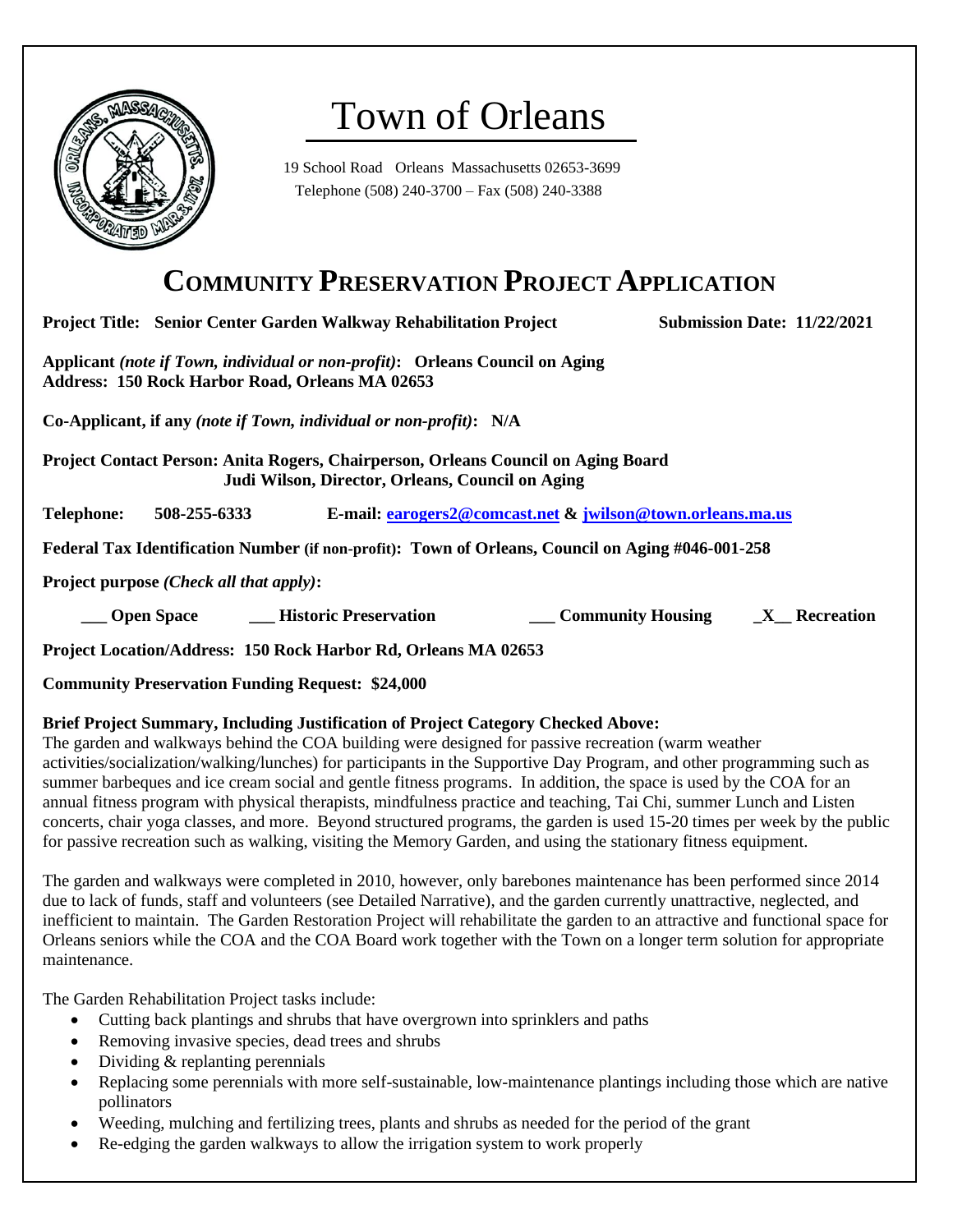#### **Please attach the following information with all application**

**Detailed Narrative:** A complete and detailed description of the project including goals and objectives, consistency with Community Preservation Act goals, compatibility with the Orleans Community Preservation Plan and the Orleans Comprehensiv**e** Long Range Plan, and relevance to the community and its needs.

Before going into background, a word about relevance: **57%** of the Orleans population is 60 or over (per Town Clerk's office).. The Council on Aging is an important resource for older adults as we provide social and recreational programs and activities, host cultural events, promote healthy aging, work with those who are vulnerable and disadvantaged, and serve as a support for older adults and their care partners. Recreation is an important and popular component of the services provided to the community as it is essential for healthy aging. We (the COA Board) feel that receiving this grant will show that seniors are an important, valued and vital part of Orleans and our recreational areas deserve to be preserved!

And now for the background: Landscape Designer Sharon Davis generously volunteered to design and oversee planting of the beautiful therapeutic garden for the Supportive Day Care program participants on the grounds behind the Senior Center. As you know, the Day program provides activities/socialization opportunities for those diagnosed with dementia and provides much needed respite for their caregivers.

The garden was completed in 2010 and until 2014, Ms. Davis maintained the garden on a volunteer basis. In 2015-2016, the garden was maintained by volunteers and a professional gardener, but neither the professional nor the volunteers were able to continue. In 2016 and again in 2019, volunteer and garden groups were asked but unable commit to a regular schedule or concerned about the physical requirements of the tasks. In 2016 the OCOA began using a professional landscape company for barebones garden maintenance.

Since the garden was completed, the Town of Orleans DPW has faithfully continued to mow the grassy areas behind the Center, provide mulch, and conduct an annual blowout of the grounds, but they have been unable to perform garden maintenance due to lack of staff and/or the expertise required. Since no budget for ongoing professional garden maintenance had been provided, the COA (using gift funds) along with the Friends of the COA cobbled together a plan for barebones maintenance by a landscaping vendor for approximately \$5,000 per year.

At the current time, a significant issue is that the recreational spaces within the garden have decreased due to lack of planting care, while the recreational uses for the garden have increased. The Garden Restoration Project will restore the garden to an attractive, functional and healthy state which can be maintained moving forward.

- **Action Plan and Timeline:** Note the estimated dates for project commencement and completion and list (with an explanation) all action and steps that will be required for project completion, including any legal requirements or any impediments to implementation.
- A formal garden restoration design plan will be obtained and paid for by the COA and the Friends prior to the implementing the garden rehabilitation as outlined below
- July/August/September: complete detailed plans for FY2023 garden tasks and order needed materials. Work to include cutting back shrubs to clear walking paths, removing invasive plants and shrubs and items that aren't growing properly, weeding and tending plants as needed, dividing and replanting perennials if appropriate for their growing, installing new plantings if appropriate for their growing season, edging garden areas, and mulching as needed.
- September/October: prepare garden for winter including fertilizing evergreen shrubs, trees, and all perennials, removing dead plants, and planning what to replace them with in the Spring.
- April Mid-May: prepare garden for spring including cutting back plantings, pulling weeds that overwintered, and fertilizing plants as needed.
- May: fertilize all garden areas and trees beds that weren't done in April, remove invasive plantings, cut back plants as needed, weed as needed,
- June: install new perennials or shrubs, mulch 2" in all beds and base of trees, weed and tend as needed.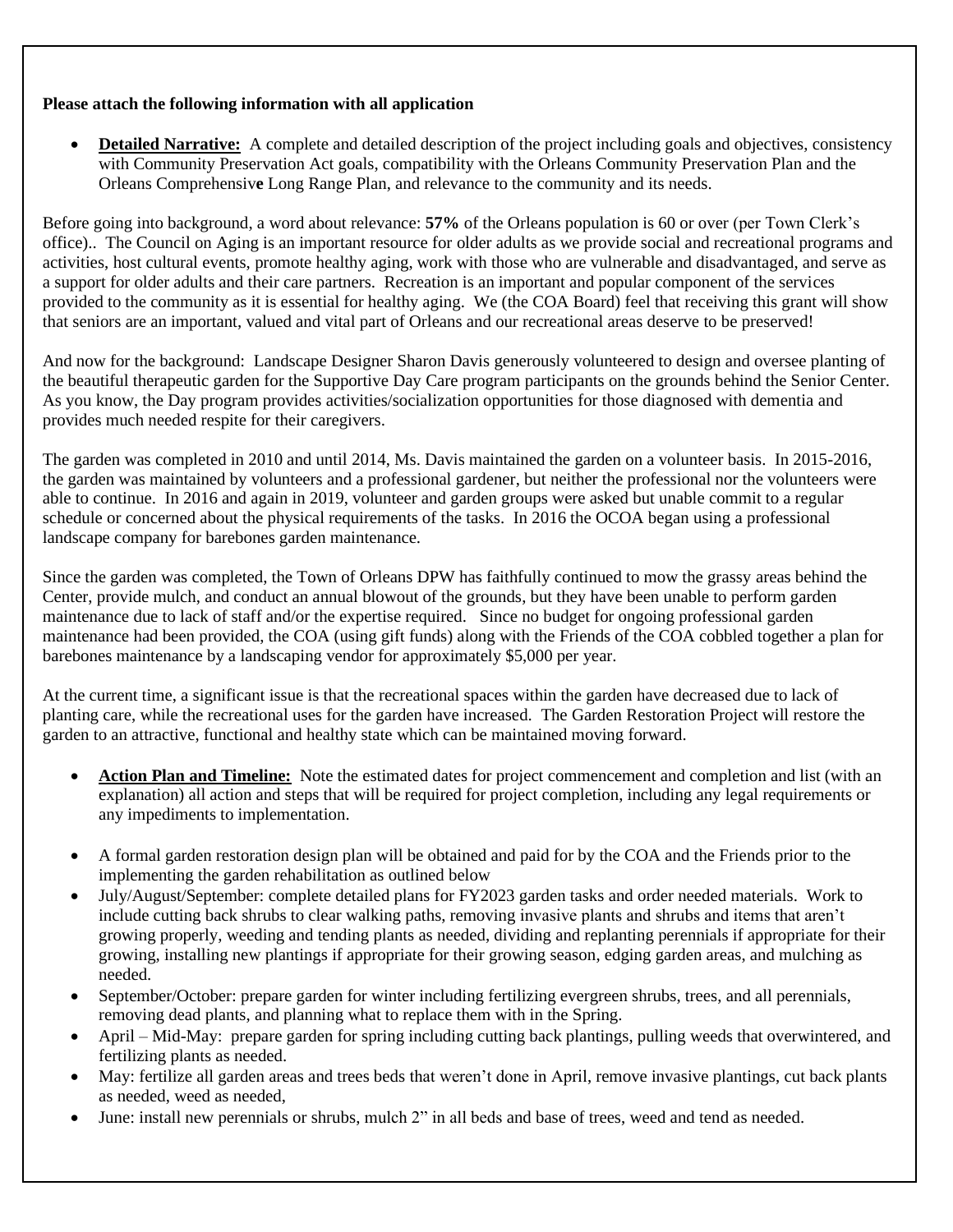• **Financial Data:** Provide financial information for the project including total cost, additional revenue sources (public, private, in-kind, volunteer time and services), basis for the fiscal estimates and any other fiscal details currently available. Applicants are encouraged to submit more than one quotation from potential contractors.

Project Cost: \$24,000

Recent yearly expenditures: In FY2019, the OCOA spent \$2,399 for garden maintenance from gift funds. In FY2020, the OCOA spent \$3.318 for garden maintenance from gift funds. In FY2021, the OCOA spent \$3,707 for garden maintenance from gift funds. In FY2022 so far, the OCOA has spent \$2,400 for garden maintenance from gift funds. In addition, the Friends of the Council on Aging have contributed funds so the total paid thru donations from both groups is approximately **\$5,000** yearly.

The OCOA Board is concerned because garden maintenance has become an operational expense. We (the COA Board) believe garden maintenance needs to be part of the grounds maintenance as is other Town properties, such as edging, mulch spreading, and removing dead trees. If the Town adds this type or routine maintenance, the OCOA can budget for the tasks requiring skilled gardening knowledge such as dividing and planting perennials, adding more self-sustaining, native pollinators.

A note about OCOA gift funds: Most people who donate prefer that their gifts are used to fund items that enhance programming or fund significant purchases such rather than being utilized for operational expenses such as grounds maintenance.

#### **GUIDELINES FOR PROJECT SUBMISSION**

Please submit **one paper copy** of the application materials to the Community Preservation Committee, c/o Town Administrator, Town of Orleans, 19 School Road, Orleans, MA 02653 by Nov. 22, 2021. **Applicants must also email complete applications in PDF** to Jennifer Fountain, Administrative Assistant, at genuine enfountain@gmail.com. A single PDF file which appends materials described in item 3 to the application form is preferred.

- 1. Applications must be received by Monday, November 22 to be considered for recommendation at the Annual Town Meeting.
- 2. Funds will be available on July  $1<sup>st</sup>$  following the Annual Town Meeting.
- 3. Applicants may include any maps, diagrams, and/or photographs pertaining to the project. Letters of Support for the project from community organizations or other sources may also be submitted.
- 4. The Community Preservation Committee may require additional (or more detailed) information or further clarification to a submitted application.
- 5. Prior to submission of funding applications, applicants should review the Community Preservation Act (MGL, Chapter 44B, through the Community Preservation Coalition Web site), the Orleans Community Preservation Plan and the Orleans Community Preservation Bylaw, copies of which are available on the Town Web site at [https://www.town.orleans.ma.us/community-preservation-committee.](https://www.town.orleans.ma.us/community-preservation-committee) Nonprofit organizations applying for historic preservation funds for historic structures should obtain a sample copy of an acceptable historic preservation deed restriction (available from the Town Administrator's office) since this type of document will be required. Applicants other than the Town of Orleans should also obtain a sample copy of the Agreement with the Town of Orleans that all successful nonprofit applicants will be required to sign. Please contact the Administrative Assistant by email with any questions.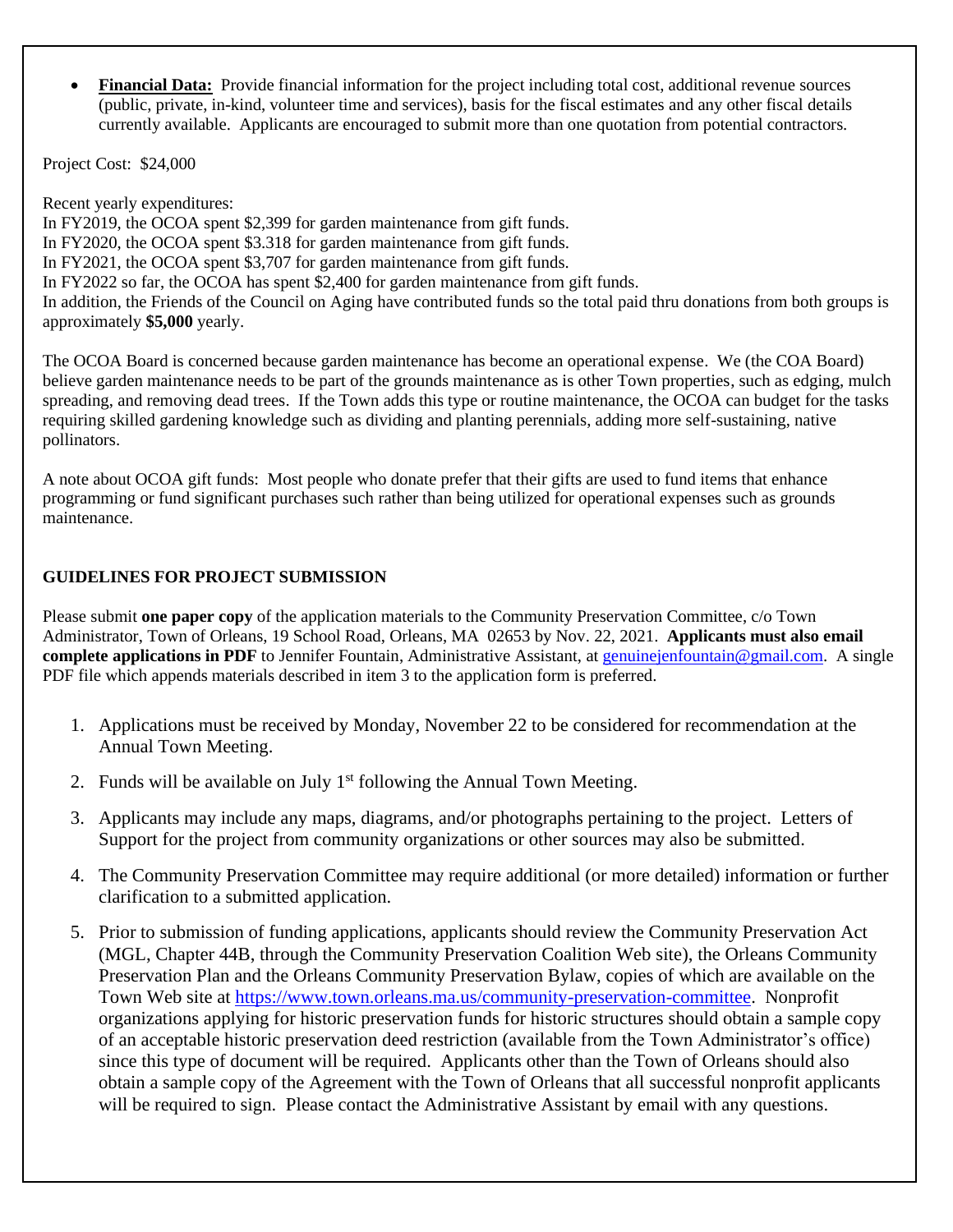6. Eligible projects must address one or more of the uses outlined in the Community Preservation Act, Sections 2 and 5 (2), as follows:

#### **Open Space**

Acquisition, creation and preservation of land to protect existing water supply/aquifer areas, agricultural and forest land, coastal lands, frontage to inland water bodies, wildlife habitat, nature preserves and scenic vistas.

#### **Community Housing**

Acquisition, creation, preservation and support of community housing defined as housing for low and moderate income individuals and families, including low and moderate income senior housing. The Community Preservation Committee is required to recommend, wherever possible, the reuse of existing buildings or construction of new buildings on previously developed sites.

#### **Historic Preservation**

Acquisition, restoration, rehabilitation and restoration of historic structures and landscapes that have been determined by the local historic preservation commission to be significant in the history, archeology, architecture or culture of the Town or that are listed on the State Register of Historic Places.

#### **Recreation**

Acquisition, creation, preservation, rehabilitation and restoration of land for active and passive recreational uses, including land for community gardens, trails and noncommercial youth and adult sports and the use of land as a park, playground or athletic field and for preservation and restoration of recreational facilities. (Community Preservation funds